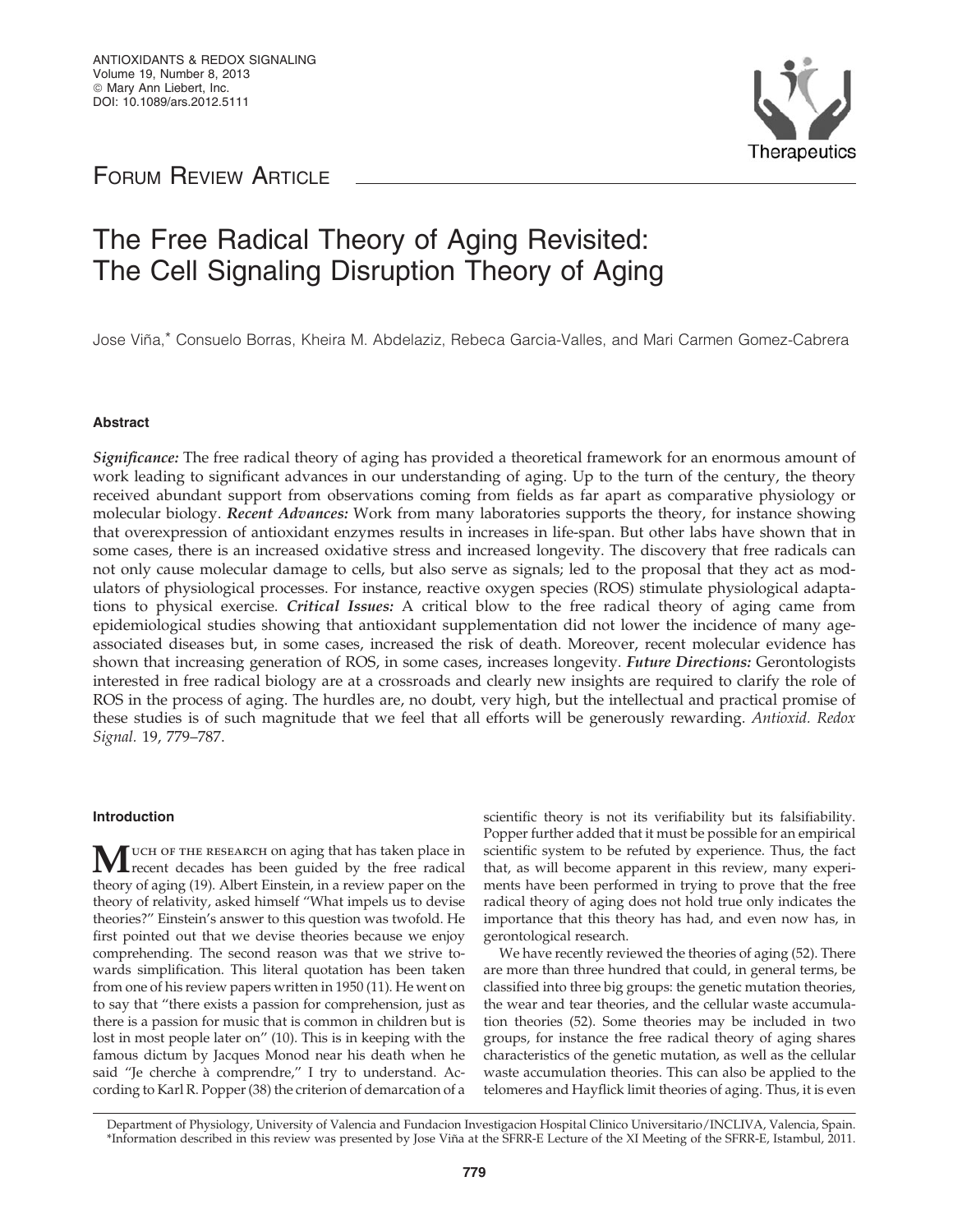

FIG. 1. Characteristics of aging.

difficult to classify the number of theories that have been postulated to understand the phenomenon of aging. Moreover, the fact that so many theories exist indicates that there is not one clear-cut theory to explain the multifactorial phenomenon of aging. A comprehensive theory of aging must explain the characteristics of aging first clearly formulated by Strehler (47) and summarized in Figure 1. The American gerontologist defined aging by means of the following postulates:

Aging is universal: a phenomenon associated with the process of aging must occur in different degrees in all individuals of a species. Aging must be intrinsic: the causes that are the origin of aging must be endogenous; they must not depend on extrinsic factors. Aging must be progressive: changes that lead to aging must occur progressively throughout the life span (they must also occur in young individuals, albeit in a small proportion). Aging must be deleterious: that is, a phenomenon associated with aging will only be considered as part of the aging process if it is ''bad'' for the individual.

We have reviewed here literature on aging of multicellular organisms (and not, for instance in the yeast Saccharomyces cerevisiae) and more emphasis has been placed in aging of vertebrates than in invertebrates.

## The Free Radical Theory of Aging

The fact that oxygen poisoning has mechanisms in common with X-irradiation and that free radicals are involved was first postulated by Rebeca Gerschman, an Argentinean researcher working in Rochester in the laboratory of Wallace O. Fenn (13). This critical paper, published in 1954, paved the way for the first postulation by Denham Harman in 1956 of the free radical theory of aging. In his seminal paper, Harman stated that ''aging and the degenerative diseases associated with it are attributed basically to the deleterious side attacks of free radicals on cell constituents and on the connected tissues'' (18). Harman first suggested that mitochondria are key organelles involved in aging. However, the mitochondrial free radical theory of aging was clearly postulated in the 70's by Miquel et al. (29). Miquel's contribution to the free radical theory of aging was important in pointing out mitochondria as sources of free radicals and mitochondrial deoxyribonucleic acid (DNA) as a critical target to explain the ageassociated damage in cells. We (in cooperation with Miquel) provided the first evidence that mitochondria are damaged inside cells and that the effects of aging on mitochondria are not due to the fact that they are more fragile and damaged upon isolation but to intrinsic damage which occurs in cells as they age (see Fig. 2) (45). Our findings were independently confirmed almost simultaneously by the group of Ames showing the characteristics of the mitochondrial decay with aging (17).



FIG. 2. Mitochondria from old animals are damaged inside cells. (A) Shows liver mitochondria from young rats and (B) shows liver mitochondria from old rats (original magnification 30,000–1). Mitochondria from old animals show more heterogeneity, bigger size, and disrupted cristae; all indications of histological damage. Taken from Sastre et al. (45). Reprinted with permission.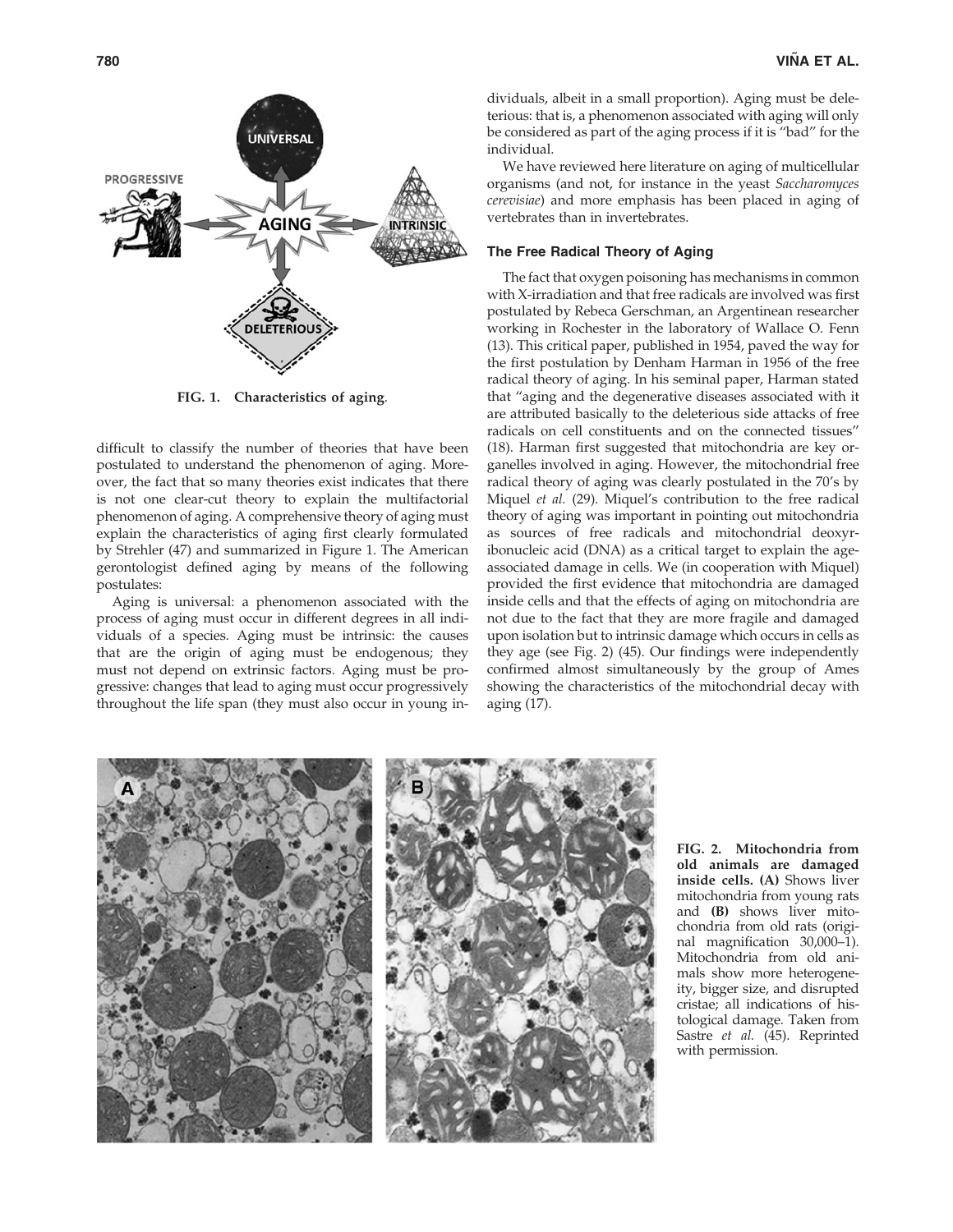Thus, by the turn of the century, the free radical theory of aging appeared to be established, but new experimental approaches showed that this was not the case (see below). Moreover, an important characteristic of this theory was that it opened up room for intervention because administration of antioxidants could be favorable to delay aging and perhaps even more, to prevent age-associated diseases. The assumption that antioxidant supplements were in general good for your health was to be proved wrong as will be explained later in some detail.

#### The Controversy (2000–2011)

A major aim of this review is to clarify and provide a balanced position of the literature with regards to the validity of the free radical theory of aging.

We have found, over the last 5 years, a very clear controversy with some authors providing evidence in favor and some against the free radical theory of aging. Of the many papers proposing evidence in favor and against, we have selected only a few to underline this controversy. For instance, Moosmann and Behl published in 2008 that ''these results provide distinct support for the free radical theory of aging'' (31). In very clear contrast, Arlan Richardson and his group entitled a review paper published in 2009 ''Is the oxidative stress theory of aging dead?'' and stated that ''data call into serious question the hypothesis that alterations in oxidative damage/stress play a role in the longevity of mice'' (36). The conclusions of a paper published in 2004, by Nemoto and Finkel stated, ''In our view, the most likely sign to hang in any hypothetical aging headquarters at the moment would read: It's the free radicals, stupid! Indeed, the cellular effects of free radicals represent the most likely contender to explain the aging process across a wide range of species'' (32). In 2007, in a joint paper by the teams of Prolla, Barja, and Leeuwenburgh it was stated ''These results support the mitochondrial free radical theory of aging'' (44). Three years later and in the same journal, Ristow and Zarse entitled their review paper ''How increased oxidative stress promotes longevity'' (40). Finally, Yang and Hekimi (53) stated that ''These findings are not consistent with the mitochondrial oxidative stress theory of aging'' and this contrasts with a review paper published in Nature in 2011 (24) entitled ''Aging theories unified'' where increased reactive oxygen species (ROS) occupy a central role in what the author claims to be a unified theory of aging.

Thus, there is a very serious controversy as to the validity of the free radical theory of aging, and in the end, it is important for gerontologists to know the present position and the scientific evidence in favor and against this theory.

#### Evidence in Favor of the Free Radical Theory of Aging

Much of the evidence gathered in the 80's, which was in favor of the free radical theory of aging was based on ''Correlation between species-specific levels of antioxidant defenses and lifetime energy expenditure'' (8). Cutler, in 1991, reviewed some of this and said ''Results suggest a role of oxyradicals in causing aging and that the antioxidant status of an individual could be important in determining the frequency of agedependent diseases and the duration of general health maintenance'' (9). This author found a clear linear correlation between superoxide dismutase (SOD) activity and the maximal life span potential of various species ranging from mice to

monkeys, chimpanzees, and humans. Barja and his coworkers analyzed the very different life span of rats (3–4 years), and pigeons (35 years), which was surprising in view of the similar size and similar oxygen consumption in both species. These authors pointed out that the rate of oxidant production by mitochondria from pigeons was less than 30% that of rats. The authors could correlate longevity to the rate of oxidant production and not oxygen utilization. There was indeed support for the free radical theory of aging (22). By then, measurements of oxidative damage to mitochondrial DNA had been established. The levels of oxo-8-deoxyguanosine in mitochondrial DNA of various animals could be performed and we showed that oxidative damage to DNA correlated linearly with oxidation of glutathione (see Fig. 3), the first being a mutagenic lesion and the second a mere index of oxidative stress (12).

The tools of molecular biology allowed researchers to construct animals with genetically altered levels of antioxidant defence enzymes and test their life span. An important impetus to this line of work came from work by Orr and Sohal (33) in which they showed that over-expression of SOD and catalase could increase life span of Drosophila melanogaster. We observed that females in many species, like rats or humans, live longer than males because estrogens



FIG. 3. Relationship between mitochondrial GSSG/GSH and levels of 8-OHdG in mitochondrial DNA from livers of mice (A) and rats (B). Lines of regression and correlation coefficients (r) are shown. Redrawn from García de la Asunción et al. (12). 8-OHdG, oxo-8-deoxyguanosine; DNA, deoxyribonucleic acid; GSH, reduced glutathione; GSSG, oxidized glutathione.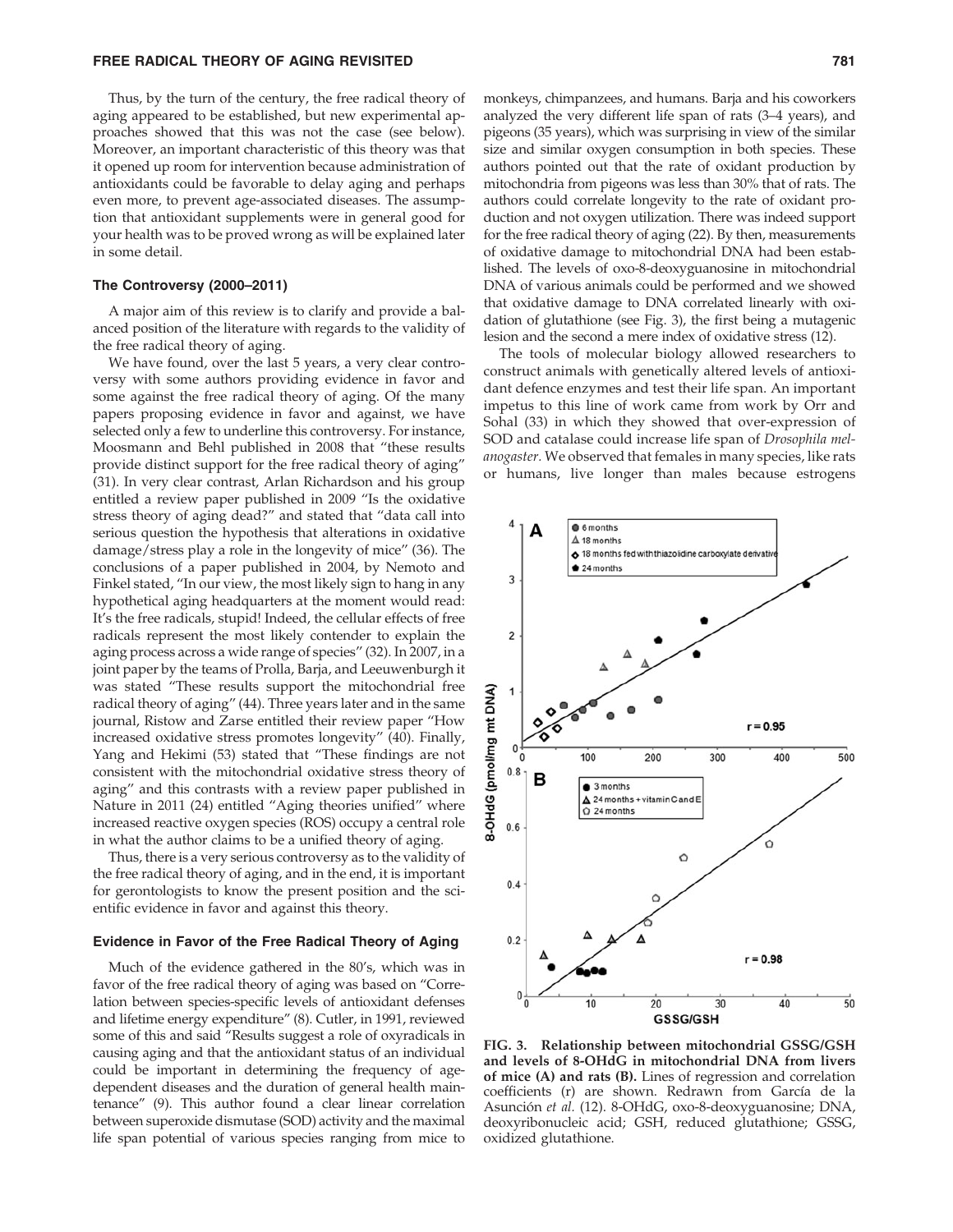

FIG. 4. Antioxidant gene expression in OF1 mice. Animals that live longer (females) have considerably higher expression of both MnSOD and GPx. Ovariectomy turns values to the equivalent in males and estrogens partially reverse the effect of ovariectomy. These results (previously unpublished from our own laboratory) are in keeping with the free radical theory of aging. Fold change is referred to values for males that arbitrarily are taken to be 1. Values shown are means  $\pm$  SD for five experiments. Significance (according to Tukey test) is indicated by the  $p$ -value. We consider that a value is significantly different from control when  $p$ -value is lower than 0.05. GPx, glutathione peroxidase; MnSOD, manganese superoxide dismutase; OF1, Oncins France 1; SD, standard deviation.

stimulate the over-expression of glutathione peroxidase (GPx) and manganese superoxide dismutase (MnSOD), see Figure 4 (6,51). This again was in support of the free radical theory of aging and further support came from Ali et al. in La Jolla, California. They showed that gender differences in free radical homeostasis during aging were determinant for longevity (1). In species in which females live less than males, then females produce more radicals. This was confirmatory of our previous observation that when the females live long they produce fewer radicals (1). Many papers have manipulated levels of antioxidant enzymes and tested the longevity in several species. We found that over-expressing Arf and p53 led to a significant increase in longevity in animals, which was independent of tumor protection conferred by p53 (28). We could attribute the increase in longevity of these animals to the fact that p53 behaves as an antioxidant because it stimulates the expression of new noncanonical antioxidant enzymes called sestrins (7, 42). Figure 5 summarizes the evidences in favor and against of the free radical theory of aging.

#### Evidence Against the Free Radical Theory of Aging

In pure logical terms, a single result that does not fit with a theory is sufficient to disprove its general validity (38). This, of course, does not indicate that all experiments that support the theory are invalid, or even that the theory is not a ''useful'' one in that it has fostered research and it has offered a general framework for many experiments, some of which have been discussed above.

When studying the evidence that does not support the free radical theory of aging, it is important to highlight the biology of naked mole rats. These animals live much longer than ordinary rats. The maximal life span of these animals may go as far as 25 years compared with 3–4 years in ordinary rats. According to the free radical theory of aging, oxidative damage should be much less in the naked mole rats than in ordinary rats. This is not the case and, in fact, the naked mole rats show higher oxidative damage than the control, ordinary rats (21). However, one must keep in mind that the naked mole is adapted to limited oxygen tension in the tunnels where it lives and has a low metabolic rate. Moreover, work by Perez et al. has shown that these animals exhibit increased efficiency of cysteine reduction mechanisms leading to improved sensitivity to protein repair and degradation (37). Thus, even if increased longevity coincides with a more oxidized state, the naked mole rat does not constitute an irrefutable proof of failure of the free radical theory of aging.

On the other hand, there are mutants of Caenorhabditis elegans, for instance, the NUO-6 that show higher oxidative stress than the controls and that live longer than the controls (53). However, when NUO-6 mutants are treated with a powerful antioxidant, such as N-acetyl cysteine, then they are under less oxidative stress, but they also live less. Similar evidence has been recently reported regarding the Mclk1 homozygous mutant mice that show higher mitochondrial



Linear correlation between antioxidant activity and the maximal life span potential  $(9)$ 



**Correlation between high** antioxidant enzyme expression and increased longevity (6, 25)



**Correlation between high** oxidant generation rate and increased longevity (20)



Correlation between good free radical homeostasis and increased longevity (1)



Naked mole rats live longer than have more oxidative damage than Wistar rats (19)



NUO-6 mutants have higher oxidative stress and live longer than WT (47)





FIG. 5. Evidences in favor and against the free radical theory of aging.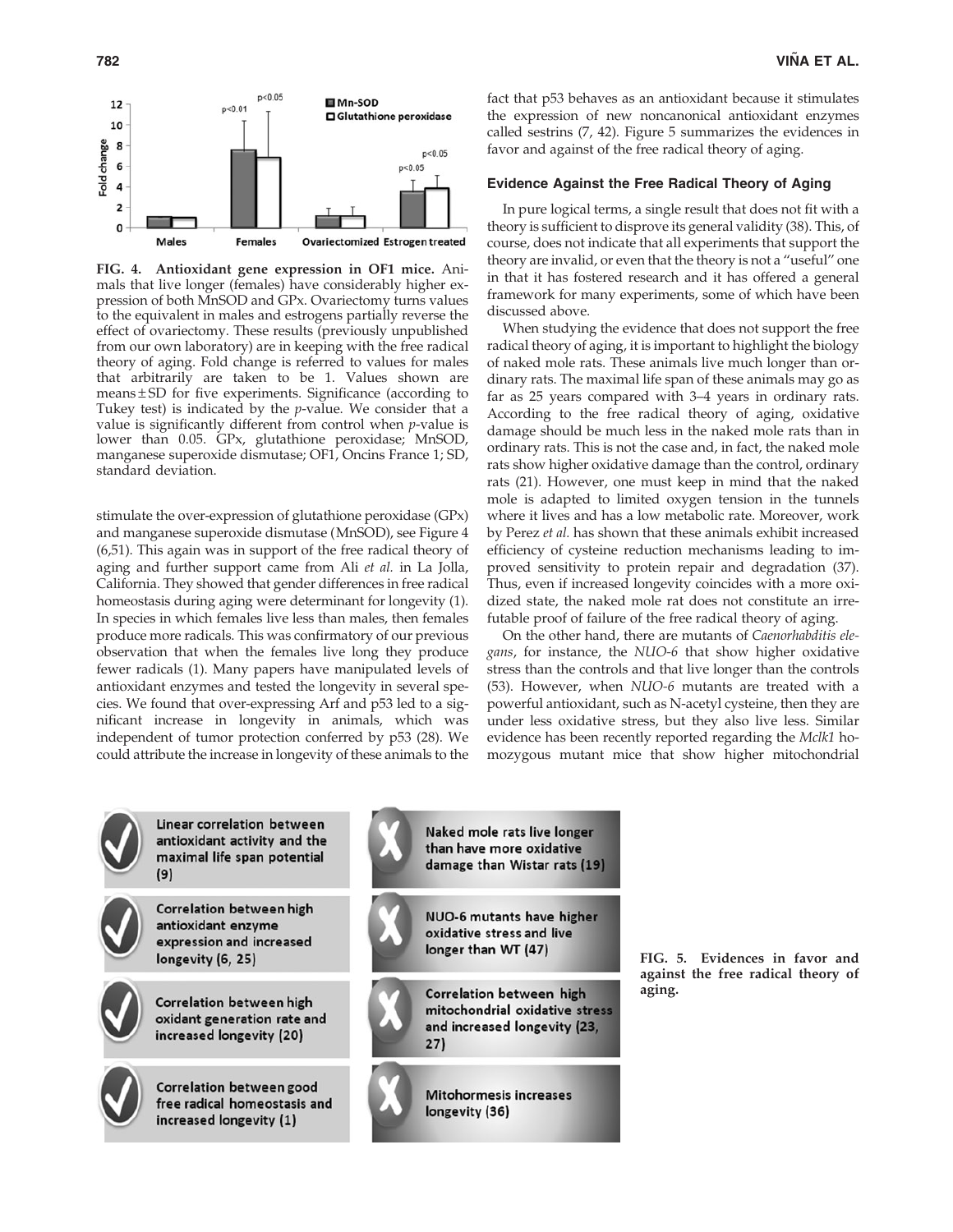# FREE RADICAL THEORY OF AGING REVISITED **The CONSTRUCT OF A SET ASSAULT A** 783

oxidative stress than controls but live longer than these (26). Evidence has also come from the world of antioxidants, for instance Ristow and Zarse have reported in 2010 that oxidative stress may provoke longevity and metabolic health and these authors have put forward the concept of mitochondrial hormesis or mitohormesis (40). They underscore that by promoting an increase in the ROS and an increase in mild oxidative damage, one can foster stress defenses in mitochondria and increase metabolic health and life span. Some evidence of the lack of correlation between mitochondrial ROS and life span has been recorded in Drosophila, particularly in work from Partridge coworkers (30). These authors show two examples in which mitochondrial free radical production and life span are not correlated. Again lack of correlation (as in the previous paragraph) is not strong proof or disproof of a theory, but in any case the results certainly do not support the free radical theory of aging.

Some work not supporting the free radical theory of aging has recently come from our laboratory. We have, on many occasions, observed that exercise unleashes a powerful antioxidant defense by increasing MnSOD, and inducible nitric oxide synthase, and all this mediated by the activation of the nuclear factor- $\kappa$ B(NF- $\kappa$ B) (14, 23). Since it is well known that exercise promotes health and prevents age-associated diseases of all kinds (related and unrelated to oxidative stress) we thought that up-regulating antioxidant enzymes was in keeping with the fact that exercise was a protection against the ravages of aging. But in all pureness, the free radical theory of aging postulates that it is the aging itself that is mediated by ROS. If this were the case, when antioxidant enzymes are upregulated, longevity should be promoted, either average life span or maximal life span. It has been reported that mice deficient in both MnSOD and GPx have increased oxidative damage and a greater incidence of pathology but no reduction in longevity (54). Thus, these data do not support a significant role for increased oxidative stress in modulating life span in mice and do not support the free radical theory of aging. Figure 5 summarizes the evidence in favor and against the free radical theory of aging.

To illustrate the controversy that we have just described, Figure 6 shows evidence in favor of the theory: C57BL6 (C57 Black 6) mice live longer and show higher antioxidant enzyme activities than Oncins France 1 mice (Fig. 6A–C); and evidence against: the naked mole rat lives longer and shows higher oxidative damage than Wild Type or Mclk $1+/-$  mice (Fig. 6D, E).

An interesting, and indeed, ''parallel'' set theories of aging are based on Hayflick's limit of cell division. In strict terms, it was proposed that the free radical theory of aging explaines damage associated with aging of post-mitotic cells. The reason for this thinking is that only post-mitotic cells could age because they were not bound to be renewed by mitosis (25). However, experiments performed by Leonard Hayflick in the 1960's led to the formulation of the Hayflick limit of cell divisions (20). Essentially, cells have limited number of divisions before they become completely post-mitotic. An animal can age not only because post-mitotic cells become damaged, but also because Hayflick's limit makes it impossible for cells to renew themselves.

The discovery of telomerase by Blackburn et al. provided a molecular mechanism by which the ''end replication problem'' of DNA in duplication could be explained (4). Cells lacking telomerase were unable to increase their telomere's length after divisions and therefore, they have a replicative limit. Cells in which telomerase was active maintained their telomere length and therefore, aging would not occur or be delayed. We found that telomerase itself could be related to free radicals because glutathione, a major intracellular reductant in cells, regulates telomerase activity (5). In triple transgenic animals in which p53 and p16 were over-expressed together with telomerase, a very significant (35%) increase in average life span was observed. A significant increase in maximal life span also took place. Thus, telomerase prolonged life span in cancer protected animals (because they were overexpressing p53 and p16). This over-expression could not be traced to an increased level of antioxidant defenses or an increased protection of animals against oxidative stress. So we observed that one could increase life span without affecting oxidative stress (49).

#### The Corollary of the Free Radical Theory of Aging: Antioxidant Supplements

Linus Pauling, in the 70's, postulated that taking high doses of the antioxidant vitamin C would promote health and would prevent, to some extent, the common cold and even the flu (34). Pauling recommended doses of around 2–3 g/day of vitamin C (and sometimes even higher) (35).

The extraordinary personality and the towering scientific importance of Linus Pauling made many scientists, in both experimental biology and medicine, test the effect of vitamin C supplementation of various age-associated diseases. We have to state at this point that in no case (to our knowledge) has a correct study been performed in which the levels of vitamins were recorded for each patient, or healthy person, to whom antioxidant vitamins were given. Studies that involved a large number of people simply dealt with the administration of the vitamin and the subsequent endpoint. In any case, systematic reviews and meta-analysis of the antioxidant supplements have shown that they do not promote longevity and do not prevent major cardiovascular events (2, 3). Therefore, in our view, the prevalent scientific evidence at this moment is that antioxidant supplementation is not a good practice, at least as advice to the general population. We would like to reiterate that one should be careful to perform correct studies in which level of antioxidants and the antioxidant effect in each of the patient should be tested before one can definitely rule out the validity of antioxidant supplementation in humans. For instance, there was evidence that vitamin E could be treatment for Alzheimer's disease (43). We re-evaluated this by administering vitamin E to a number of Alzheimer's patients and observed a paradoxical effect. We found two populations, one of which was respondent to the antioxidant effect of vitamin E (because these patients had a more reduced glutathione redox ratio in plasma than controls) and another that was nonrespondent to vitamin E and in these patients the glutathione redox ratio was not different from controls. Only those patients, in whom administration of vitamin E had resulted in an antioxidant effect, responded to the treatment of vitamin E and loss of cognition was diminished (27). This indicates that antioxidant administration cannot be completely ruled out in all cases, but the prevalent evidence is that the main corollary for the free radical theory of aging is no longer tenable.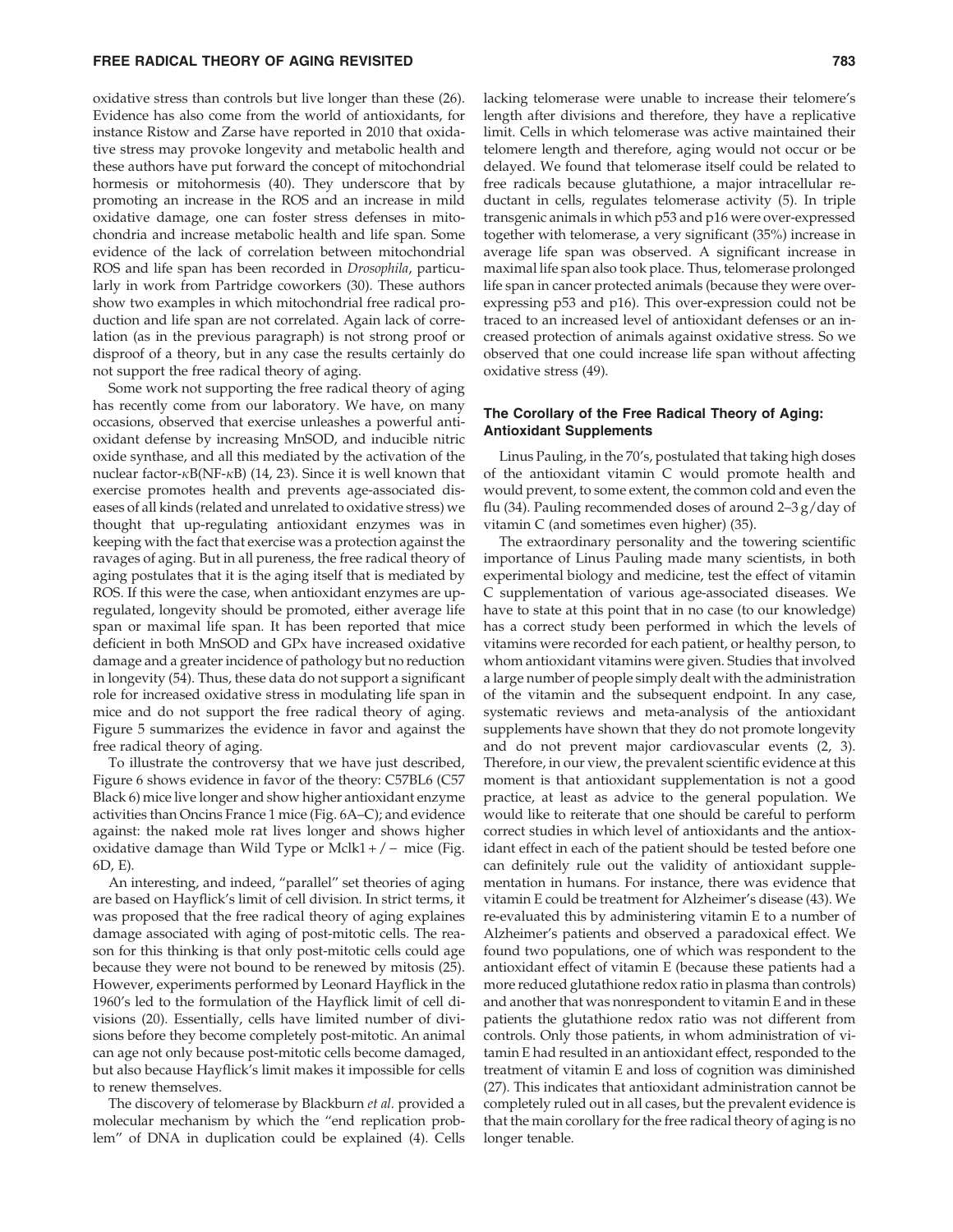

FIG. 6. Experimental evidence in favor and against. (A) Shows the average and maximal longevity of two different strains of mice, C57BL6 (shown in blue) and OF1 (shown in green dotted lines). C57BL6 mice live longer than OF1. (B, C) Show that liver antioxidant enzyme expression is higher in C57BL6 mice, which live longer than OF1 (unpublished data from our laboratory). This is in favor of the free radical theory. We measured GPx and MnSOD activity in liver at different survival time points (80%, 50% and 10% of survival). Values are shown as mean $\pm$ SD for five animals. \*Indicates  $p < 0.05$ , \*\*Indicates  $p < 0.01$ . (D) Shows longevity curves of Wild Type mice,  $Mclk1+/-$  mice and of NMR. Mclk $1+/-$  mice live slightly longer than wild type mice and NMR live much longer than the mice. (E) Shows oxidative damage in mice and NMR. Animals that live longer have higher oxidative damage than wild type. This is squarely against the free radical theory of aging. (D, E) Redrawn from Hekimi et al. (21). C57BL6, C57 Black 6; NMR, naked mole rats. To see this illustration in color, the reader is referred to the web version of this article at www.liebertpub.com/ars

The general view is that by giving powerful antioxidants, one may hamper the useful adaptations to oxidative stress. A clear example of this is our work, in which oral administration of vitamin C was found to decrease muscle mitochondrial biogenesis and to hamper training-induced adaptation to exercise. In our hands, administration of vitamin C was not only useless but, in terms of performance, worse than useless because it prevented adaptation, including mitochondrial biogenesis induced by training (15) (Fig. 7). Peroxisome proliferator-activated receptor gamma, coactivator 1 alpha  $(PGC-1\alpha)$  is a master regulator of the cellular response to oxidative stress. This coactivator is also required for mitochondrial biogenesis; thus, we measured not only classical antioxidant responses but also the increase in mitochondriogenesis associated with exercise training and found that antioxidants lower PGC-1a expression and mitochondriogenesis. Thus, the administration of exogenous antioxidants, such as vitamin C, hampers the antioxidant response associated with training in terms of increase in intercellular antioxidant enzymes and also the increase in mitochondriogenesis that occurs associated with the cellular response to mild oxidative stress Work from the groups of Ristow in Germany (41) and Wadley in Australia (48) extended our findings to the beneficial health effects of exercise and these authors observed that supplementation with vitamin E and C prevents an increase in the insulin sensitivity that is normally afforded by exercise.

# Conclusions: The Radical Signaling Disruption Theory of Aging

In the introduction to this review we have reproduced the formulation of the free radical theory of aging by Denham Harman in the 50's (19). Harman proposed that aging and age-associated diseases could be attributed to the deleterious effects of free radicals. Present-day evidence does not support this statement. An interesting modification of the free radical theory of aging has been put forward by Sohal and Orr (46). They propose "The redox stress theory of aging." If free radicals cause a stress that cells can cope with, then damage will not occur because antioxidant defenses will overwhelm such stress. Only if the stress is of such magnitude that it deranges cellular signaling mechanisms, age-associated damage will take place. Keeping this in mind, we would like to propose ''The cell signaling disruption theory of aging.'' This theory postulates that ROS cause aging inasmuch as they alter—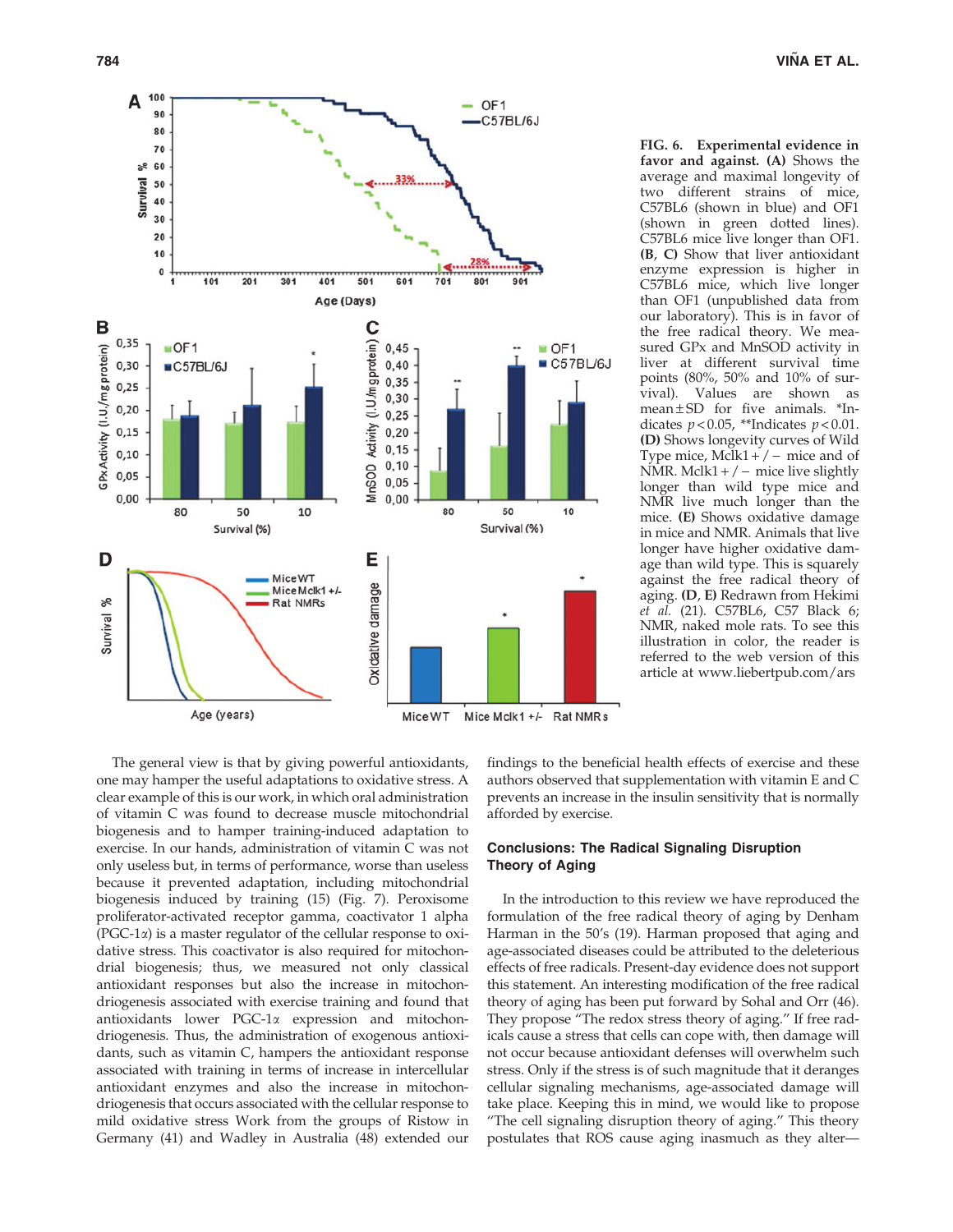

FIG. 7. Antioxidants hamper the beneficial effects of training on mitochondriogenesis. These are mediated by ROS and vitamin C blocks partially PGC-1a, NRF1, TFAM, and mitochondrial DNA levels in skeletal muscle. These levels normally increase with exercise training and that effect is blocked by treatment with antioxidants. These results are against the main corollary of the free radical theory of aging, that is, that antioxidant supplementation is good for mitochondriogenesis and in general, good for your health. NRF1, nuclear respiratory factor 1; PGC-1a, peroxisome proliferator-activated receptor gamma, coactivator 1 alpha; ROS, reactive oxygen species; TFAM, mitochondrial transcription factor A.

sometimes irreversibly—the signaling network of the cell. If the cell can cope with the stress caused by relatively mild action of ROS, then adaptation takes place and damage does not occur. If, however, the cell is overwhelmed by the action of radicals, subcellular damage and aging will take place. Indeed, radicals serve as signals and interaction between them is tightly balanced. For instance, nitric oxide (NO, a radical) is a powerful vasodilator (16). But it reacts swiftly with superoxide (another radical) yielding peroxynitrite (39). The latter does not have vasodilating properties and thus, interaction with superoxide prevents the vasodilating effects of NO. Steady state levels of superoxide are elevated in aging as shown by our group (45), as well as by that of Ames and coworkers (17). This results in more NO being removed and is important to explain the low vascular reactivity of the old. Free radicals are involved in the ageassociated damage to macromolecules and this may cause a derangement in ROS-mediated cell signaling causing stress and diseases. This is exemplified, for instance, by the altered reactivity of NF- $\kappa$ B or activator protein 1 in aging (50) by the lack of reactivity of  $p38$  and PGC-1 $\alpha$  (10).

A ''modified'' free radical theory of aging, which is in keeping with the majority of experiments reported in this review, is that aging is caused by a disruption of the whole signaling network involving ROS. This "modified" theory does not imply that radicals always cause damage (as in the original theory) or that the more oxidative stress the less longevity. There may be interventions, completely independent of ROS (like up-regulation of telomerase) that promote longevity without affecting ROS or oxidative stress (see Fig. 8).

Finally, our view is that, in general terms, we cannot support the idea of proposing antioxidant supplementation for the general population. There are many cases (like for instance exercise training) in which antioxidant supplementation is bad for you. And in general terms, it is much better to increase endogenous defences by nutritional or physiological manipulation than administering antioxidant compounds, such as vitamin C or E.

FIG. 8. The double edge sword of free radicals. They have hormetic effects. When radicals cause severe effects on biomolecules it causes damage (i.e., irreversible alterations), whereas when the aggression is mild, a stress is caused and this may have signalling effects, as well as the already-mentioned hormetic effects.

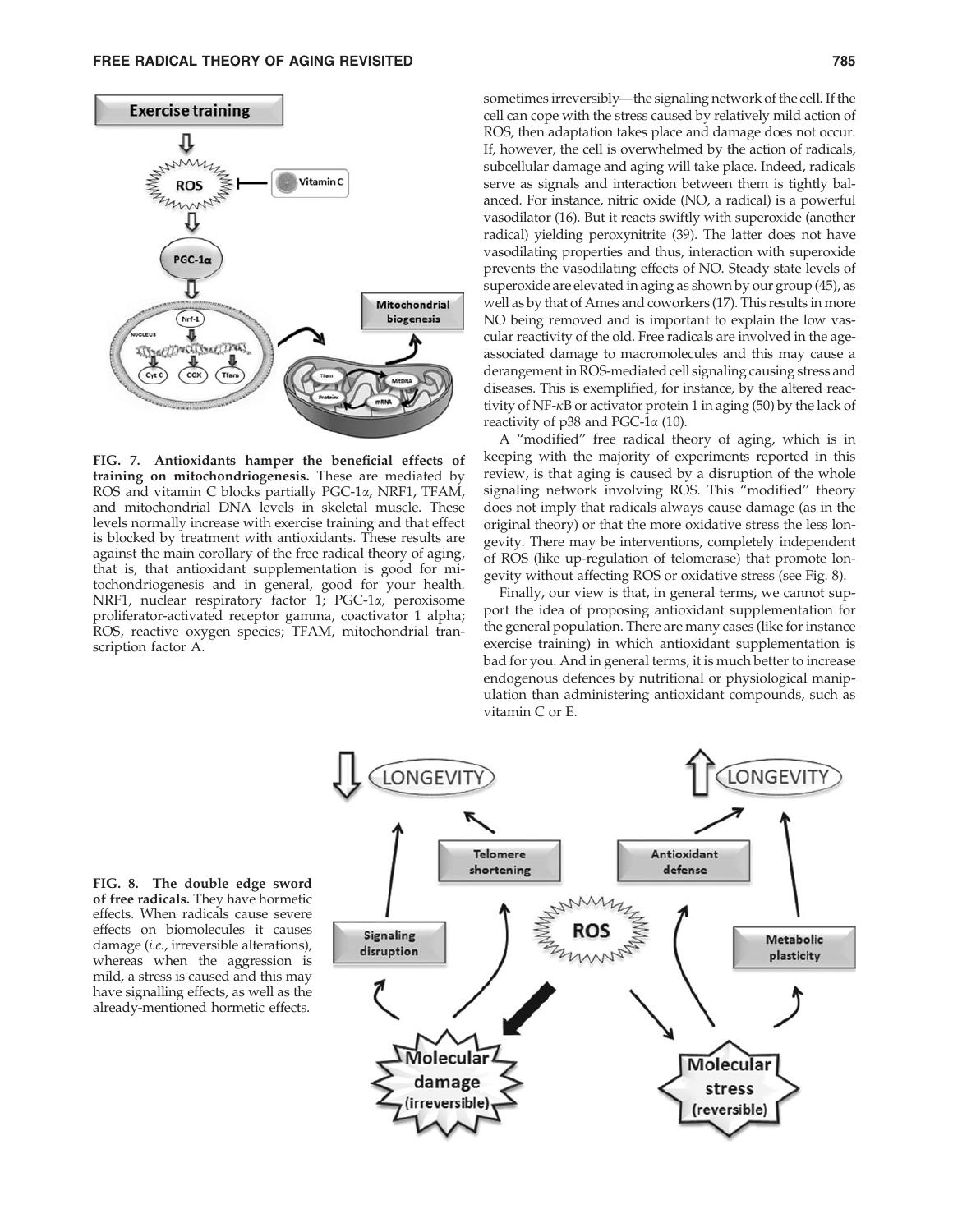These mainly negative considerations do not detract from the free radical theory of aging, which has been extremely useful and has fostered research by providing a general theoretical framework on which many of us have based decadeslong experimental research.

In view of the crossroads, at which the authors working in Gerontology now find themselves, we believe that future experiments should try to provide conclusive evidence against the free radical theory of aging (using the Popperian approach, one should not be trying to find more evidence in favor, but rather evidence against that has to be incontrovertible) and if such evidence is provided by molecular mechanisms, one should try and postulate new, more comprehensive theories to understand aging and these theories must be testable. The cell signaling disruption theory of aging is one of such approaches, which we hope may provide a theoretical framework for new experiments that will lead to a more exhaustive understanding of aging.

#### Acknowledgments

This work was supported by grants SAF2010-19498, from the Spanish Ministry of Education and Science (MEC); IS-CIII2006-RED13-027 from the "Red Temática de investigación cooperativa en envejecimiento y fragilidad (RETICEF), PRO-METEO2010/074 from ''Conselleria de Sanitat de la Generalitat Valenciana'', 35NEURO GentxGent from ''Fundacio´ Gent Per Gent de la Comunitat Valenciana'' and EU Funded COSTB35 and CM1001. This study has been cofinanced by FEDER funds from the European Union.

#### References

- 1. Ali SS, Xiong C, Lucero J, Behrens MM, Dugan LL, and Quick KL. Gender differences in free radical homeostasis during aging: shorter-lived female C57BL6 mice have increased oxidative stress. Aging Cell 5: 565–574, 2006.
- 2. Bjelakovic G, Nikolova D, Gluud LL, Simonetti RG, and Gluud C. Mortality in randomized trials of antioxidant supplements for primary and secondary prevention: systematic review and meta-analysis. JAMA 297: 842–857, 2007.
- 3. Bjelakovic G, Nikolova D, Simonetti RG, and Gluud C. Antioxidant supplements for prevention of gastrointestinal cancers: a systematic review and meta-analysis. Lancet 364: 1219–1228, 2004.
- 4. Blackburn EH, Greider CW, Henderson E, Lee MS, Shampay J, and Shippen-Lentz D. Recognition and elongation of telomeres by telomerase. Genome 31: 553–560, 1989.
- 5. Borras C, Esteve JM, Vina JR, Sastre J, Vina J, and Pallardo FV. Glutathione regulates telomerase activity in 3T3 fibroblasts. J Biol Chem 279: 34332–34335, 2004.
- 6. Borras C, Sastre J, Garcia-Sala D, Lloret A, Pallardo FV, and Vina J. Mitochondria from females exhibit higher antioxidant gene expression and lower oxidative damage than males. Free Radic Biol Med 34: 546–552, 2003.
- 7. Budanov AV and Karin M. p53 target genes sestrin1 and sestrin2 connect genotoxic stress and mTOR signaling. Cell 134: 451–460, 2008.
- 8. Cutler RG. Antioxidants, aging and longevity. In: Free Radicals in Biology, edited by Pryor WA. Orlando, FL: Academic Press, 1984, pp. 371–428.
- 9. Cutler RG. Antioxidants and aging. Am J Clin Nutr 53: 373S– 379S, 1991.
- 10. Derbre F, Gomez-Cabrera MC, Nascimento AL, Sanchis-Gomar F, Martinez-Bello VE, Tresguerres JA, Fuentes T, Gratas-Delamarche A, Monsalve M, and Vina J. Age associated low mitochondrial biogenesis may be explained by lack of response of PGC-1alpha to exercise training. Age (Dordr) 34: 669–679, 2011.
- 11. Einstein A. Physics, philosophy and scientific progress. J Int Coll Surg 14: 755–758, 1950.
- 12. García de la Asunción J, Millan A, Pla R, Bruseghini L, Esteras A, Pallardo FV, Sastre J, and Viña J. Mitochondiral glutathione oxidation correlates with age-associated oxidative damage to mitochondrial DNA. FASEB J. 10: 333–338, 1996.
- 13. Gerschman R, Gilbert DL, Nye SW, Dwyer P, and Fenn WO. Oxygen poisoning and x-irradiation: a mechanism in common. Science 119: 623–626, 1954.
- 14. Gomez-Cabrera MC, Borras C, Pallardo FV, Sastre J, Ji LL, and Vina J. Decreasing xanthine oxidase mediated oxidative stress prevents useful cellular adaptations to exercise in rats. J Physiol 567: 113–120, 2005.
- 15. Gomez-Cabrera MC, Domenech E, Romagnoli M, Arduini A, Borras C, Pallardo FV, Sastre J, and Vina J. Oral administration of vitamin C decreases muscle mitochondrial biogenesis and hampers training-induced adaptations in endurance performance. Am J Clin Nutr 87: 142–149, 2008.
- 16. Gruetter CA, Barry BK, McNamara DB, Kadowitz PJ, and Ignarro LJ. Coronary arterial relaxation and guanylate cyclase activation by cigarette smoke, N'-nitrosonornicotine and nitric oxide. J Pharmacol Exp Ther 214: 9–15, 1980.
- 17. Hagen TM, Yowe DL, Bartholomew JC, Wehr CM, Do KL, Park JY, and Ames BN. Mitochondrial decay in hepatocytes from old rats: membrane potential declines, heterogeneity and oxidants increase. Proc Natl Acad Sci U S A 94: 3064– 3069, 1997.
- 18. Harman D. Aging: a theory based on free radical and radiation chemistry. J Gerontol 2: 298–300, 1956.
- 19. Harman D. Aging: a theory based on free radical and radiation chemistry. J Gerontol 11: 298–300, 1956.
- 20. Hayflick L, Moorhead PS. The serial cultivation of human diploid cell strains. Exp Cell Res 25: 585–621, 1961.
- 21. Hekimi S, Lapointe J, and Wen Y. Taking a ''good'' look at free radicals in the aging process. Trends Cell Biol 21: 569– 576, 2011.
- 22. Herrero A and Barja G. Sites and mechanisms responsible for the low rate of free radical production of heart mitochondria in the long-lived pigeon. Mech Ageing Dev 98: 95– 111, 1997.
- 23. Ji LL, Gomez-Cabrera MC, Steinhafel N, and Vina J. Acute exercise activates nuclear factor (NF)-kappaB signaling pathway in rat skeletal muscle. FASEB J 18: 1499–1506, 2004.
- 24. Kelly DP. Cell biology: ageing theories unified. Nature 470: 342–343, 2011.
- 25. Lambert AJ and Brand MD. Research on mitochondria and aging, 2006–2007. Aging Cell 6: 417–420, 2007.
- 26. Lapointe J and Hekimi S. Early mitochondrial dysfunction in long-lived Mclk1 +  $/$  - mice. J Biol Chem 283: 26217-26227, 2008.
- 27. Lloret A, Badia MC, Mora NJ, Pallardo FV, Alonso MD, and Vina J. Vitamin E paradox in Alzheimer's disease: it does not prevent loss of cognition and may even be detrimental. J Alzheimers Dis 17: 143–149, 2009.
- 28. Matheu A, Maraver A, Klatt P, Flores I, Garcia-Cao I, Borras C, Flores JM, Vina J, Blasco MA, and Serrano M. Delayed ageing through damage protection by the Arf/p53 pathway. Nature 448: 375–379, 2007.